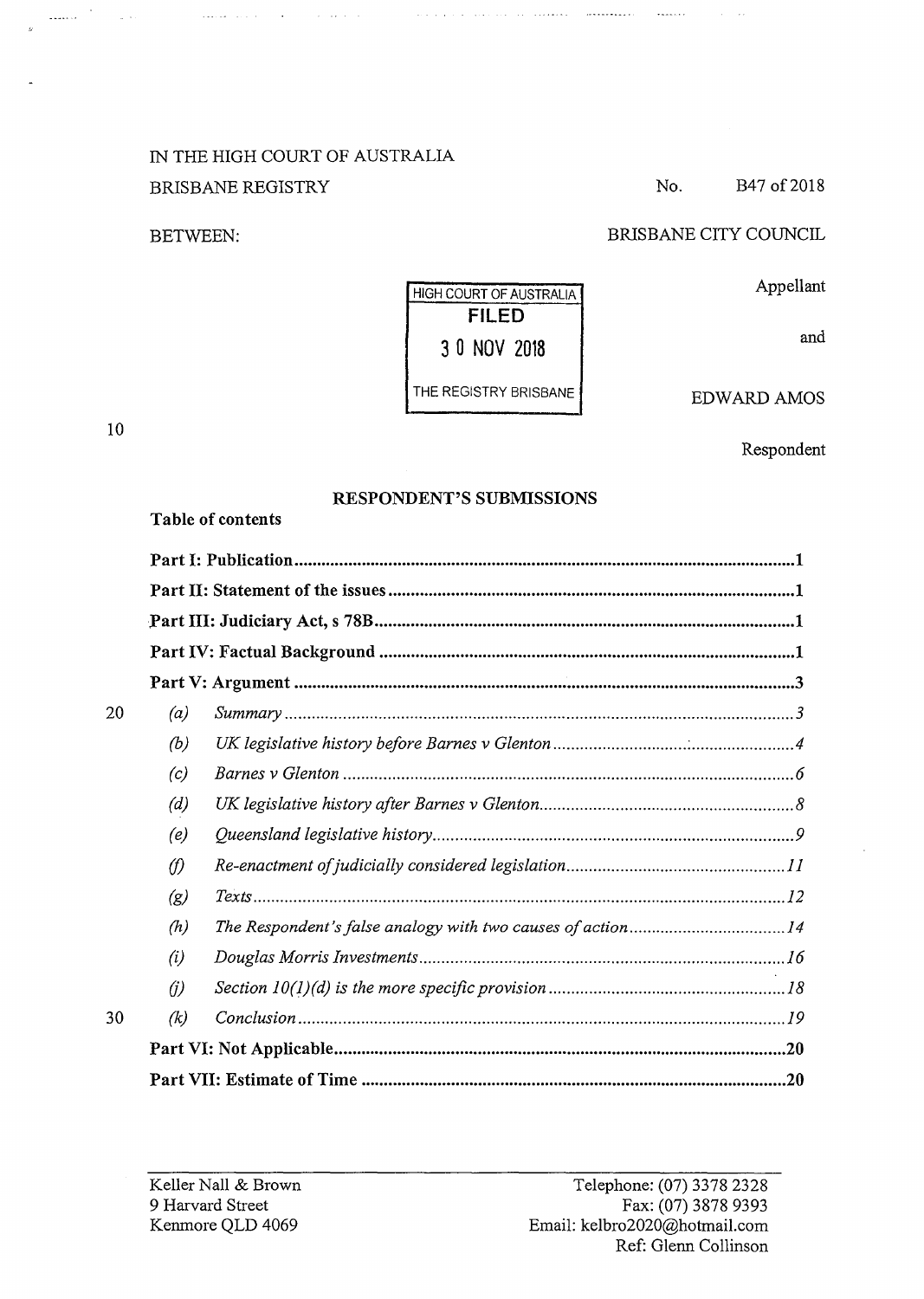#### **Part I: Publication**

1 These submissions are.in a form suitable for publication on the internet.

#### **Part II: Statement of the issues**

 $\omega$  hoppings  $\omega_{\alpha}$  ,  $\ldots$  .  $\omega_{\alpha}$  is  $\omega_{\alpha}$  ,  $\omega_{\alpha}$  is the constant

- 2 The issues stated in paragraphs 2(a) and 2(b) of the Appellant's submissions, arise from the grounds stated in the notice of appeal.
- 3 However, the Respondent would restate those issues as being:
- 10

20

- (a) whether the Appellant's claim is statute barred as being an action to recover a sum recoverable by virtue of an enactment within  $s \ 10(1)(d)$  of the *Limitation of Actions Act 1974* (Qld) (as more than six years have passed since the cause of action arose) even though it is secured by a charge on land and, absent s  $10(1)(d)$ , would be barred under s  $26(1)$ only after 12 years; and
- (b) whether s 26(1), although not framed as authorizing the bringing of an action for the relevant period, should, in effect, be interpreted as a code for dealing with moneys secured by charge on land.
- 4 The issue identified in paragraph 2(c) of the Appellant's submissions, and argued in paragraphs 53 to 68, namely whether the "principal sum" referred to in s 26(1) includes interest, does not arise from the grounds stated in either the draft notice of appeal furnished to the Court on the hearing of the application for special leave to appeal or the notice of appeal actually filed, and therefore is in not issue before this Court. In the absence of an amendment to the notice of appeal pursuant to an order under rule 42.02.2(e) or other relevant rule, the Respondent does not propose to respond to those submissions.

#### **Part III: Judiciary Act, s 78B**

30 5 The Respondent certifies that he has considered whether any notice should be given to the Attorneys-General in compliance with s 78B of the *Judiciary Act 1903* (Cth), and has concluded that no such notice need be given.

#### **Part IV: Factual Background**

6 The factual background is set out in the Appellant's submissions at paragraphs 7 to 18, which the Respondent generally adopts, but to which the Respondent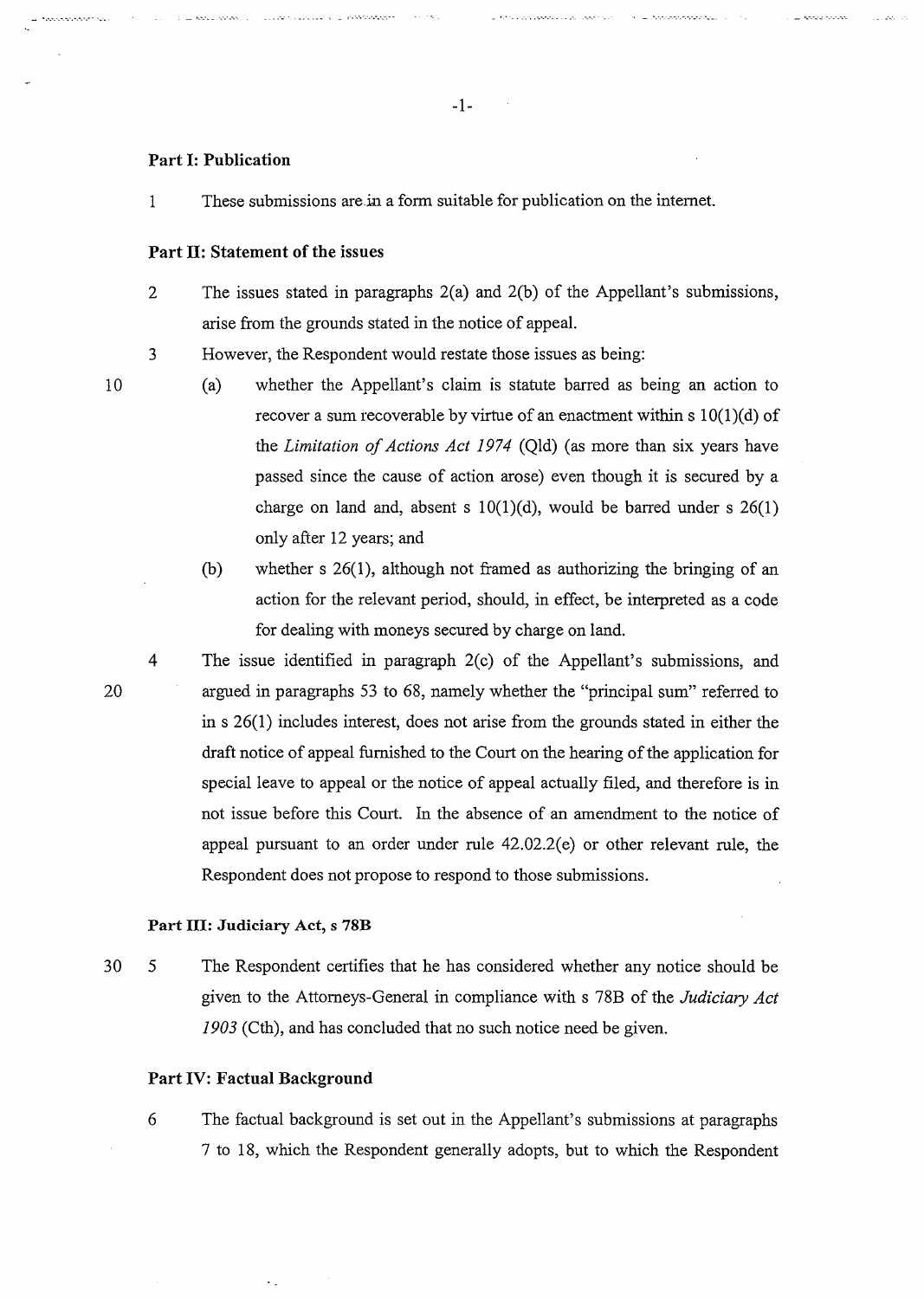adds the following.

- 7 As to the decision below, the majority of the Court of Appeal (Philippides JA and Dalton J):-
	- (a) observed<sup>1</sup> that in both *Sutton v Sutton*<sup>2</sup> and *Barnes v Glenton*<sup>3</sup> the shorter limitation period was held, in the absence of a specific exclusion, not to be excluded by the existence of a longer period for secured debts coming also within the provision applicable to the shorter period, and observed that this recognised that "the limitation periods establish prohibitions; they do not set periods within which a suit is permitted ... the prohibition is in favour of the debtor; at the time the first limitation periods ends, the debtor accrues the right to plead the statutory defence";
	- $(b)$  found that this was not an appropriate case to apply the maxim of *generalia specialibus non derogant;* in that ss lO(l)(d) and 26(1) did not deal with the same subject matter, neither of which was more specific than the other, and that the legislative history and case law made it inappropriate to resolve the case by way of maxim;<sup>4</sup>
	- ( c) observed that, even if the maxim did apply, maxims "are no substitute for consideration of the whole of the particular text, the construction of which is disputed, and its subject, scope and purpose";<sup>5</sup>
	- (d) held that the limitation periods do not permit an action to be brought within a certain time limit, but rather, prohibited the bringing of an action after a certain time has passed;<sup>6</sup> and
		- (e) as a result, held that some, but not all, of the Appellant's claims were time barred.<sup>7</sup>

- <sup>4</sup>Core Appeal Book at 69-70, [115]-[l 18].
- <sup>5</sup> Core Appeal Book at 60, [76].
- <sup>6</sup>Core Appeal Book at 70-71, [119]-[120].
- 7 Core Appeal Book at 71, [123].

-2-

20

 $1$  Core Appeal Book at 64, [90].

<sup>2 (1882) 22</sup> Ch D 511.

<sup>3 [1899] 1</sup> QB 885.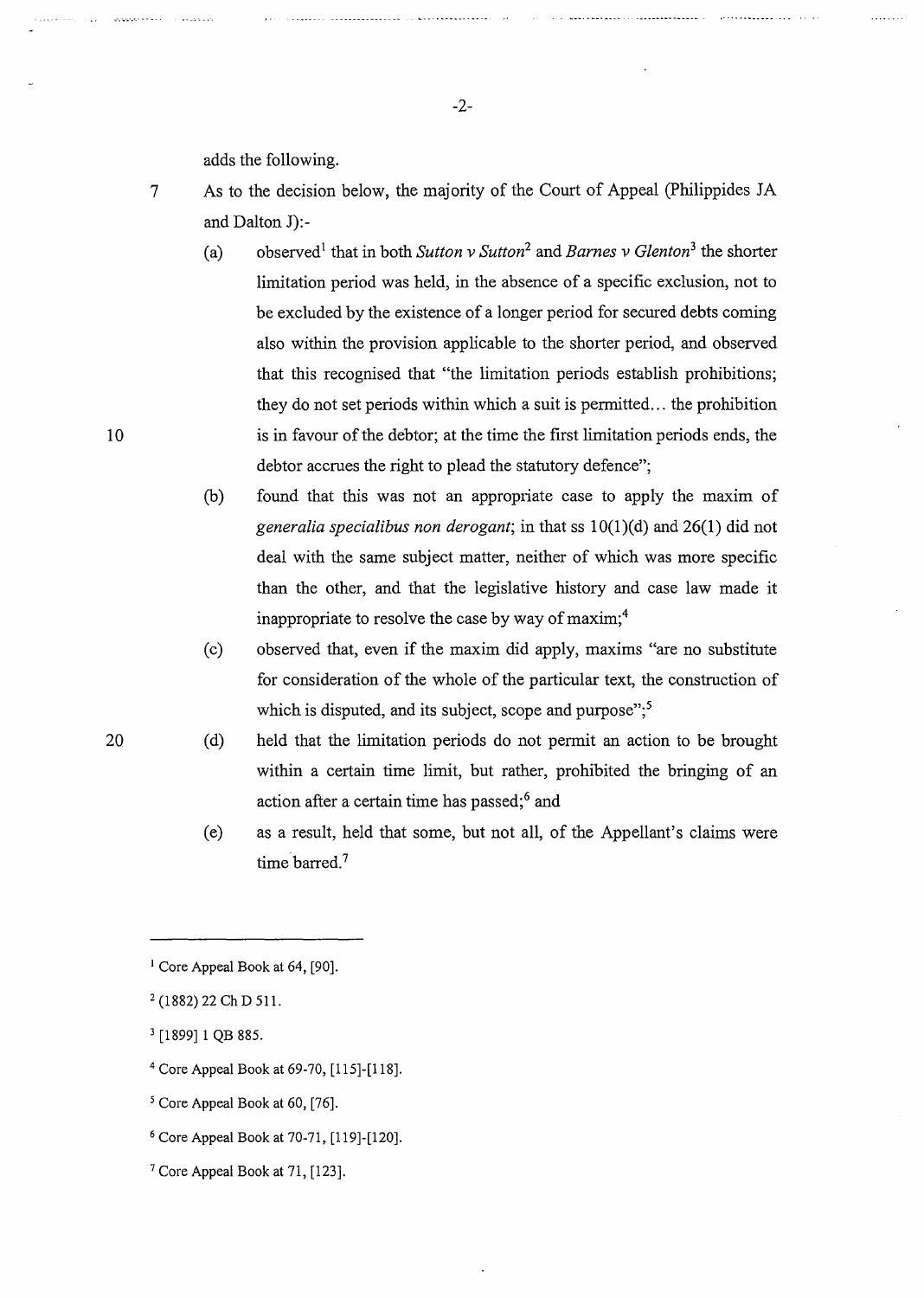#### **Part V: Argument**

*(a) Summary* 

- 8 The Respondent supports the reasons of the majority of the Court of Appeal (Dalton J, Philippides JA agreeing) and submits that those reasons accord with both *Barnes v Glenton8* and *Equuscorp Pty Ltd v Lloyd.* <sup>9</sup>
- 9 The Respondent's position may be summarised as follows:
	- (a) both ss  $10(1)(d)$  and  $26(1)$  are framed in terms "An action shall not be brought", so at the end of 6 years, because of s  $10(1)(d)$ , the present action *cannot* be brought, and there is no conflict with s 26(1), because s 26(1) does not say that an action to which it relates *can* be brought for 12 years;
	- (b) when 12 years have passed, there are two provisions barring an action but that does not make them in any way inconsistent;
	- ( c) it is wrong to characterise one of these provisions as specific and one as general, as neither s  $10(1)$  nor s  $26(1)$  describes a class of actions which is more specific than that which the other describes; and
	- (d) it is wrong for the Appellant to say that the decision of the majority below would render s  $26(1)$  otiose<sup>10</sup>, as that provision is capable standing on its own in certain circumstances, including the case of charges arising by operation of law, and cases where s 10(1) does not apply by operation of s  $10(6)(b)$ .
- 10 Further, some of the narrowing of the class of cases now covered bys 26(1) arises from the reduction of the period ins 26(1) from that originally provided in its predecessors.
- 11 In effect the Appellant is asking the court to redraft ss  $10(1)(d)$  and  $26(1)$  of the *Limitation of Actions Act* respectively in terms such as:

"An action to recover a sum recoverable by virtue of any enactment may be brought within 6 years"

and

10

20

<sup>8 [1899] 1</sup> QB 885 at 888, 889, 891.

<sup>9 [1999] 1</sup> VR 854; [1998] VSC 171. Cited in the text of the judgments (in addition to footnotes) at Core Appeal Book at 49 [30], at 51-52 [38], at 61 [77], at 65 [95]-[96].

<sup>&</sup>lt;sup>10</sup> Appellant's submissions, p 4, para 19(c), p 6, para 24(ii).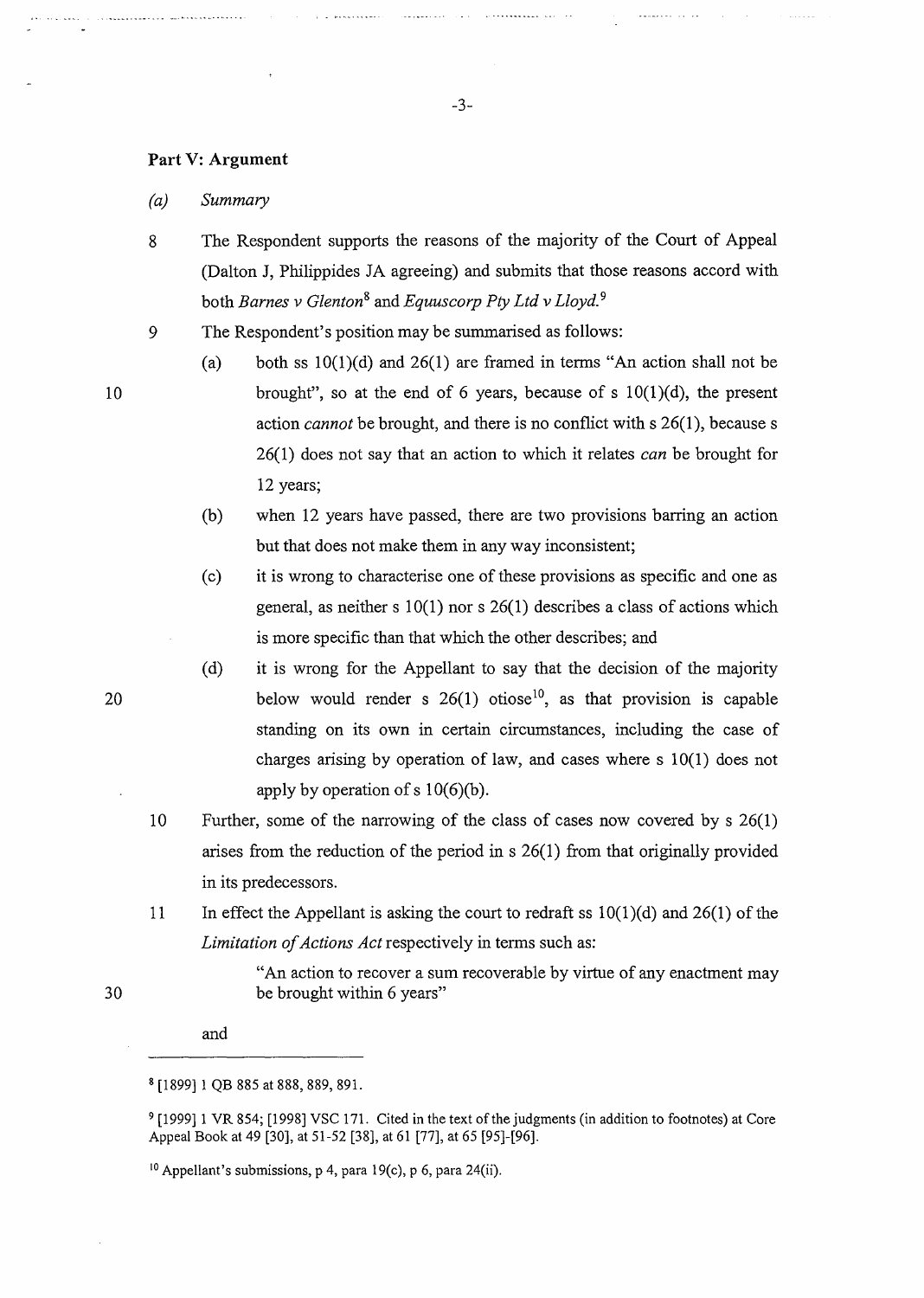"An action may be brought to recover a principal sum of money secured by a mortgage or other charge within 12 years".

- 12 That would give the Appellant the result it wants, namely that the longer period applies even though its case does not come within the provision relating to the shorter period.
- 13 But here, each provision is framed in terms of "An action shall not be brought".
- 14 It is submitted that the effect of the Appellant's interpretation is to add, impermissibly, the words "other than where the case comes within s 26(1)" to the words of s 10(1). But where the legislature has sought to carve out an exception from s 10, it has done so specifically, as in s  $10(6)(b)$  discussed below.
- *(b) UK legislative history before Barnes v Glenton*
- 15 Section 3 of the *Limitation Act 1623*11 (An Act for Limitation of Actions, and for Avoiding of Suits in Law) included:-
	- "3 . . . all actions of debt, grounded upon any lending or contract without specialty ..., or any of them, which shall be sued or brought at any time ... shall be commenced and sued within the time and limitation hereafter expressed, and not after (that is to say), the said actions upon the case ..., and the said actions for ... debt ... within six years next after the cause of such actions or suit, and not after; ...".
- 16 It did not deal with actions to recover a sum recoverable by virtue of an enactment, nor did it deal with an action on a specialty.<sup>12</sup>
- 17 Section 40 of the *Real Property Limitation Act 183313* (An Act for the Limitation of Actions and Suits Relating to Real Property, and for simplifying the Remedies for trying the Rights thereto) included:
	- "40. ... No action or suit, or other proceeding, shall be brought to recover any sum of money secured by any mortgage, judgment, or lien, or otherwise charged upon, or payable out of, any land ... but within 20 years next after a present right to receive the same shall have accrued ...."

-4-

20

10

<sup>11</sup>21 Jae. 1, c. 16.

<sup>&</sup>lt;sup>12</sup> See Blanshard *A Treaties on the Statutes of Limitation* (1826), pp 91, 102, and the cases cited there.

<sup>13 3</sup> and 4 Will. 4, c. 27.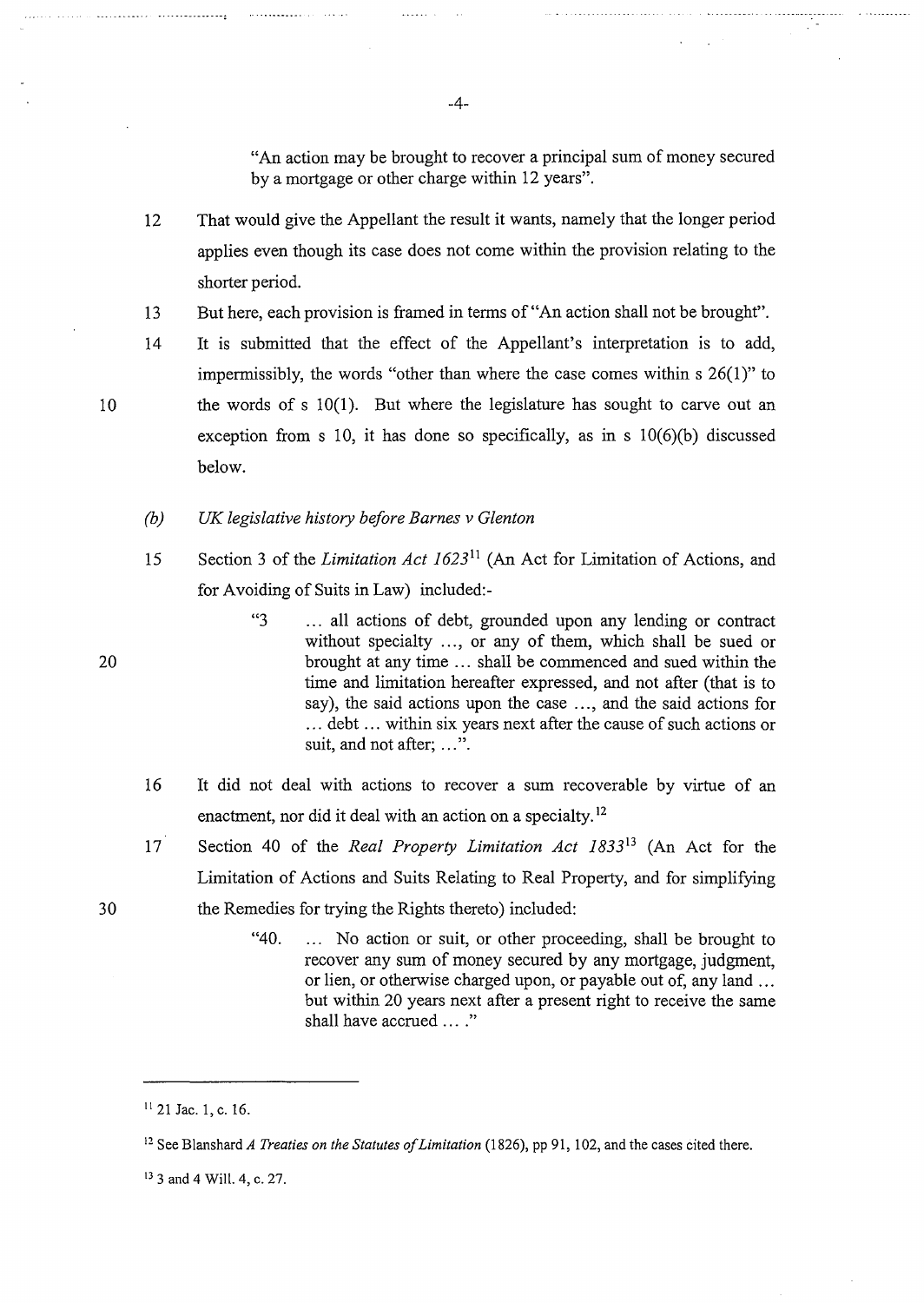$\overline{1}$ 

# 18 Section 3 of the *Civil Procedure Act 1833* <sup>14</sup>(An Act for the Further Amendment of the Law, and the Better Advancement of Justice) included:

#### **"Limitation of Action of Debt on Specialties,** &c.

- "3. And be it further enacted, That ... all Actions of Covenant or Debt upon any Bond or other Specialty, and all Actions of Debt ..., and all Actions for Penalties, Damages, or Sums of Money given to the Party grieved, by any Statute now or hereafter to be in force, ... shall be commenced and sued within the Time and Limitation herein-after expressed, and not after; that is to say, the said Actions of ... Covenant or Debt upon any Bond or other Specialty ... within Twenty Years after the Cause of such Actions or Suits, but not after; the said Actions by the Party grieved, ... within Two Years after the Cause of such Actions or Suits, but not after; ... provided that nothing herein contained shall extend to any Action given by any Statute where the Time for bringing such Action is or shall be by any Statute specially limited."
- 19 Other periods were provided for other causes of action.
- 20 Section 8 of the *Real Property Limitation Act 187415* (An Act for the Further
- 20 Limitation of Actions and Suits Relating to Real Property) included:-

"WHEREAS it is expedient further to limit the times within which actions or suits may be brought for the recovery of land or rent, and of charges thereon:

Be it enacted ... as follows:

 $\ddotsc$ 

- 8. No action or suit or other proceeding shall be brought to recover any sum of money secured by any mortgage, judgment, or lien, or otherwise charged upon or payable out of any land ... but within twelve years next after a present right to receive the same shall have accrued ...".
- 21 It may be noted that the decision in *Barnes v Glenton* was reached notwithstanding the absence of a proviso in s 40 of the *Real Property Limitation Act 1833* or ins 8 of the *Real Property Limitation Act 1874* corresponding to that ins 3 of the *Civil Procedure Act 1833.*

10

<sup>14 3</sup> and 4, Will 4, c. 42.

<sup>15 37 &</sup>amp; 38 Viet. c. 57.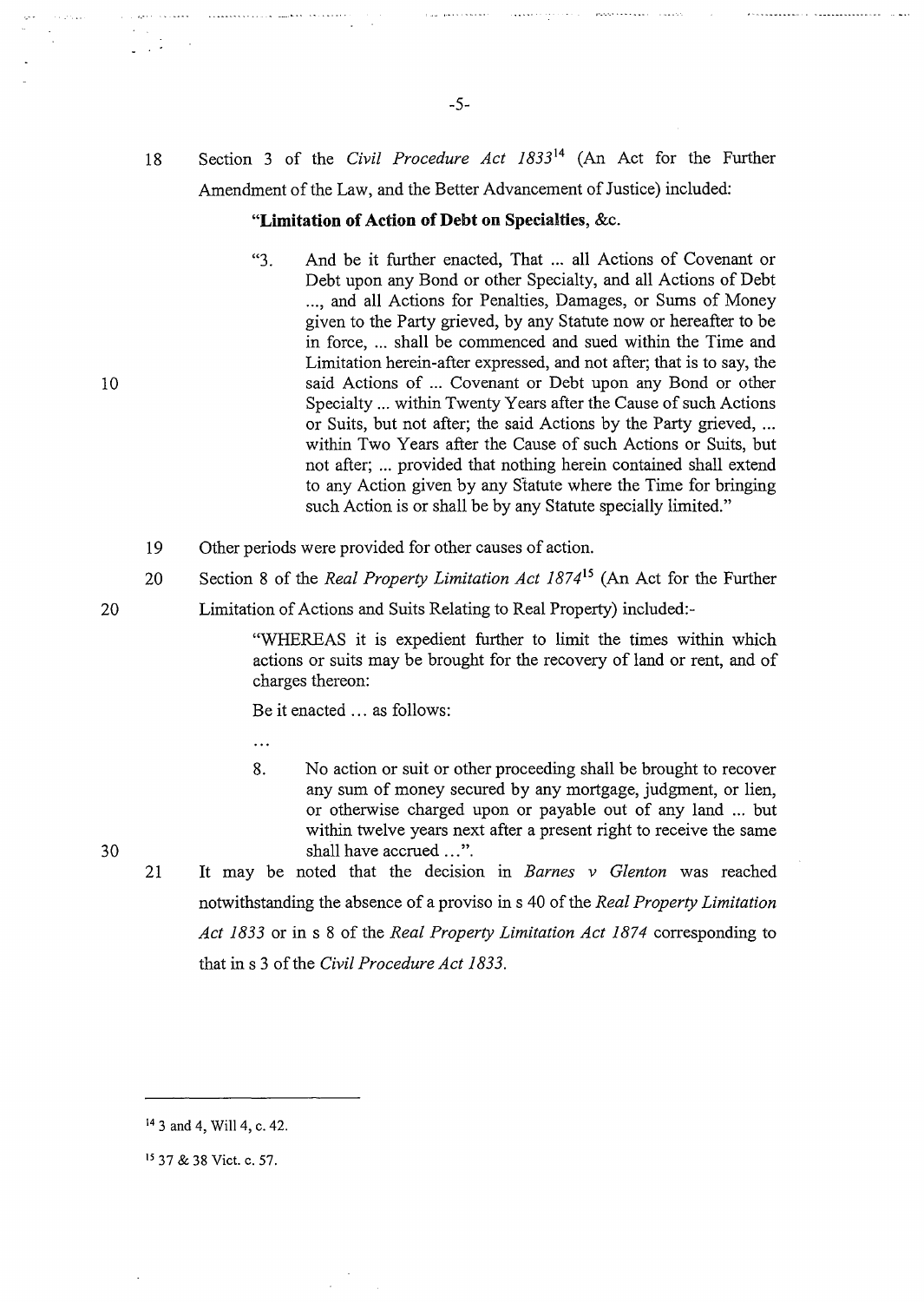#### *(c) Barnes v Glenton*

 $\cdots$ 

22 In *Barnes v Glenton*<sup>16</sup> the Court of Appeal held that the six year period of limitation for a simple contract debt imposed by s 3 of the *Limitation Act 1623*  had not been enlarged to twenty years for secured simple contract debts by s 18 of the *Real Property Limitation Act 1874.* A L Smith LJ said<sup>17</sup>:

> "It is clear that the Statute of James was passed in favour of debtors, because by it they were allowed to plead the lapse of six years as a bar to an action. Where is it to be found, in the Statutes of William IV and of the Queen, that this right is taken away? I cannot find anything to that effect; and, in my opinion, the case of a simple contract debt is not affected by the later statutes. The *Real Property Limitation Act, 1833,*  enacted that no action or suit should be brought to recover any sum of money charged upon land 'but within twenty years' after the right of action has accrued. That, upon the face of it, means that the right to bring an action of the class enumerated in the section. Where in that section is there anything to be found as to actions for simple contract debts to which, I may point out, the Statute of James is limited?"

23 Collins LJ said<sup>18</sup>:

"I am of the same opinion. The action is on a simple contract debt which is also charged on land, and the argument for the plaintiff is that under s. 8 of the *Act of 1874* the period of limitation of that section now governs all claims, personal or against the land, where the debt is charged on land."

- 24 And after summarising out the effect of the two sections his Lordship continued<sup>19</sup> (underlining added):
- 30 "How can the later enactment, by imposing a limitation of twenty years over a larger area, enlarge the period already defined as the limitation for a particular part of that area, namely, simple contracts? The words of the section debar the creditor from proceeding after twenty years; they do not confer any right of suit upon him which he did not before possess. The statutory prohibition against taking proceedings after the period named is not a statutory permission given to take them within that period, and it does not remove the existing fetter imposed in the case of simple contracts by the Act of James."

<sup>17</sup> At 887-888.

20

10

-6-

<sup>16</sup>[1899] 1 QB 885; this reasoning was affirmed in *Wilkinson v West Bromwich Building Society* [2004] EWCA Civ 1063 [31].

<sup>18</sup>At 889.

<sup>&</sup>lt;sup>19</sup> At 889.6 (underlining added).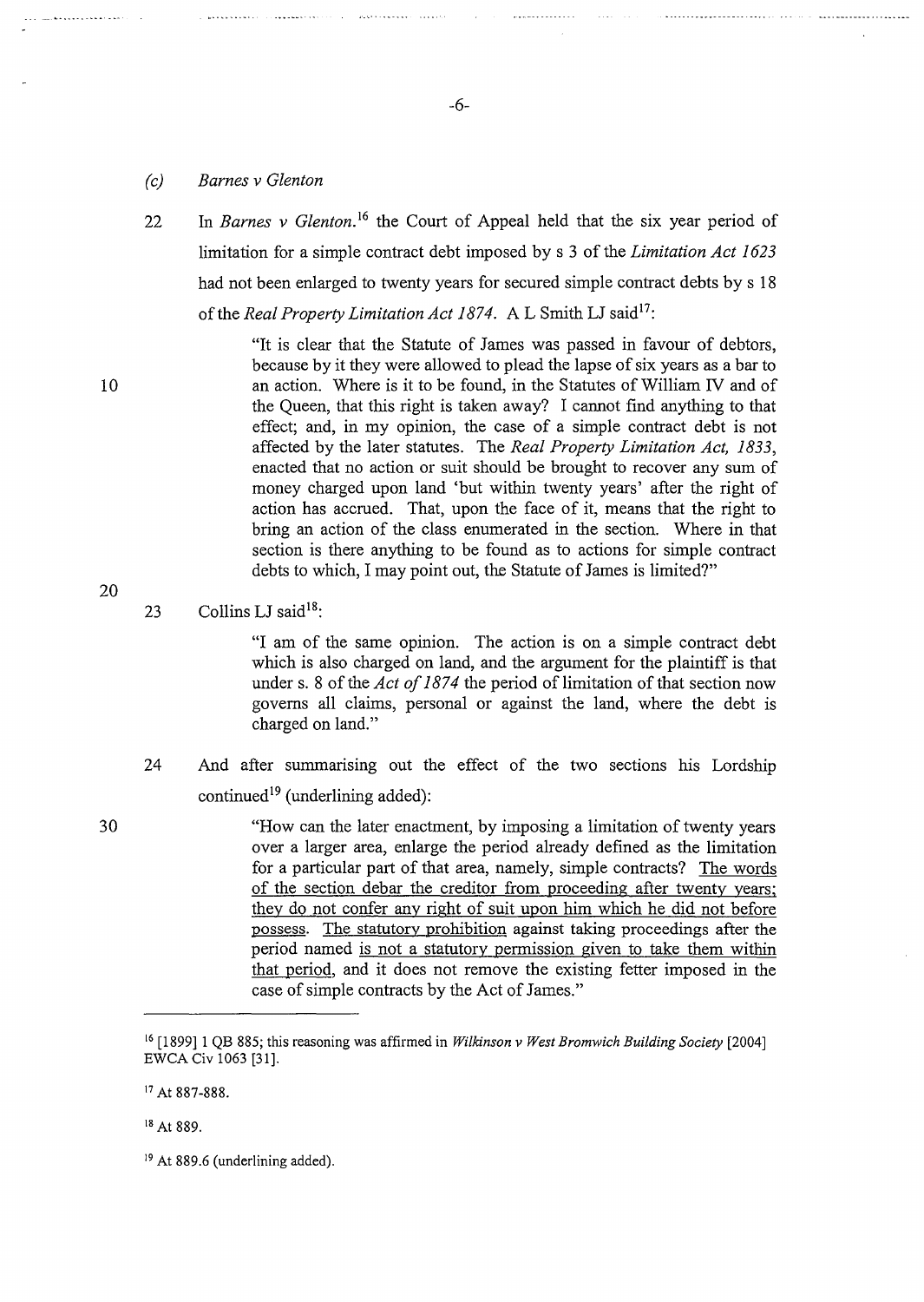#### 25 Romer LJ started by examining the legislative history: $2^{20}$

"... This is an action to enforce payment of a simple contract debt charged upon land. The point is whether the defendant can plead the statute 21 Jac. 1, c. 16, as a defence. Consider how matters stood prior to the statute 3  $& 4$  Will. 4, c. 27. If an action was brought on a simple contract debt the statute of James could be pleaded. The money sought to be recovered, though charged on land, could not be enforced, against the person who had undertaken to pay it, after the expiration of six years; but the remedy against the land would not have been barred under that statute. There could, therefore, have been a case in which the personal remedy was barred, but not the remedy against the land. That this was the position of things is clear from the cases of *Toplis v. Baker*<sup>21</sup> and *Brocklehurst v. Jessop22•* Then came the statute of William IV., altered as to the period of limitation by the statute of 1874, though in other respects the two statutes may practically, for present purposes, be treated as one".

#### 26 And later<sup>23</sup>:

"The Statutes do not say that debts may be recovered under certain conditions, but they negative the rights of creditors to bring actions after a certain time has elapsed. ... These two Statutes and the Statute of James are general, and have a wide operation, and they can well stand together."

# 27 In *Equuscorp Pty Ltd v Lloyd24,* Warren J said, speaking of the corresponding Victorian legislation said<sup>25</sup>:

- "24 On behalf of the defendant, Lloyd, it was submitted that *Barnes v Glenton* did not support a proposition that s 5 of the *Limitation of Actions Act 1958* contradicted s 20. The argument was developed to the effect that the provisions of ss 5 and 20 are not exclusive...
- 25 In my view there is nothing in the Victorian authorities said against or indeed to contradict the approach taken by the Court of Appeal in *Barnes v Glenton*. Furthermore, in *Barnes v Glenton* there was not a direct inconsistency between the legislation, rather, effect could be given to both Acts. ..."

20 At 890.

21 2 Cox, 118.

22 7 Sun. 38.

 $23$  At  $891$ .

25 At 859-860.

10

20

<sup>24 [1999] 1</sup> VR 854; [1998] VSC 171.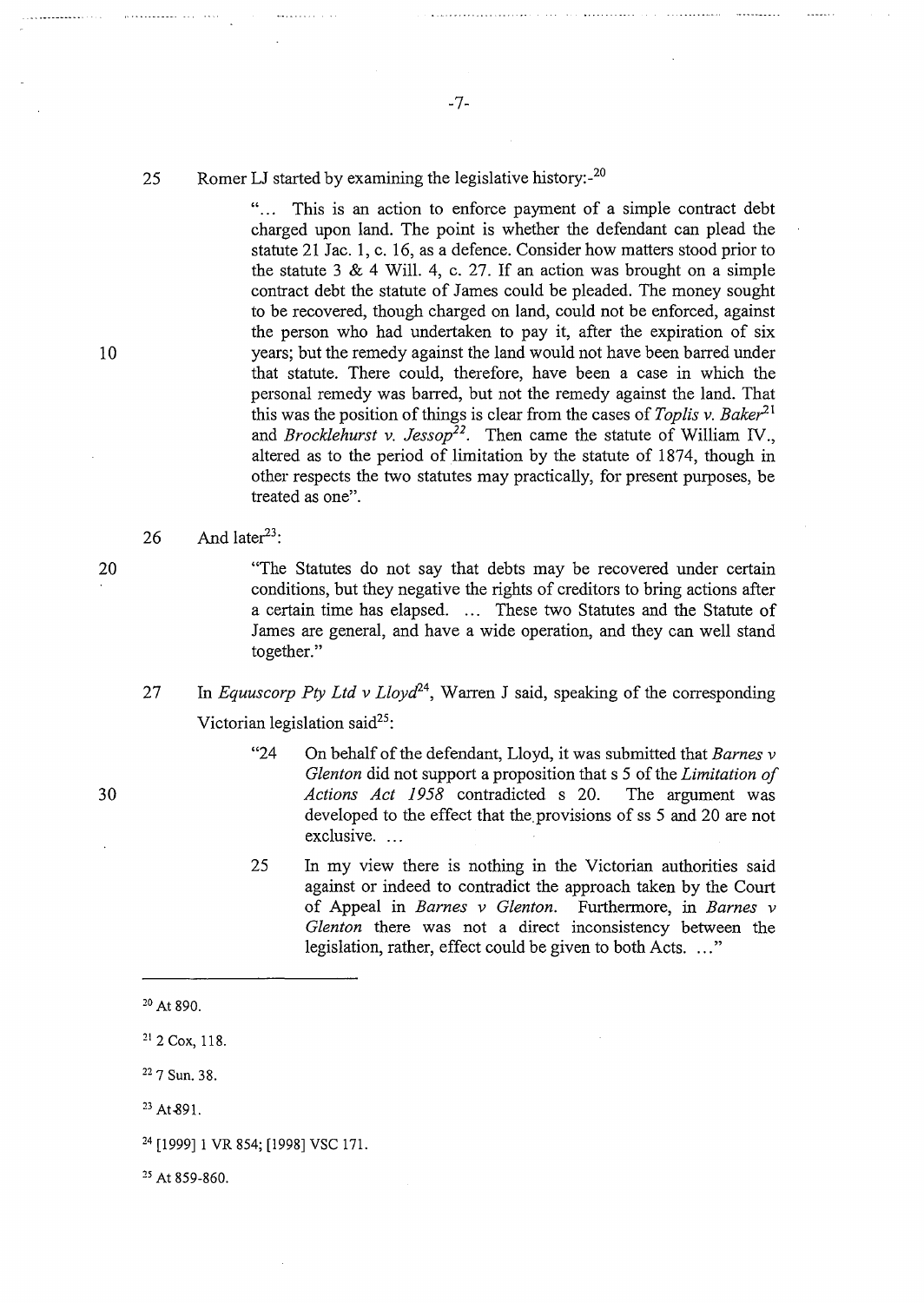- *(d) UK legislative history after Barnes v Glenton*
- 28 The *Limitation Act 1939*<sup>26</sup>(An Act to Consolidate with Amendment Certain Enactments Relating to the Limitation of Actions and Arbitrations) may be relevant, since the *Limitation Act of 1960* (Qld) and the *Limitation of Actions Act 1974* (Qld) were both based on it. Among other things, it split the treatment of sums recoverable under an enactment into Section 2 enlarged the former s 3 of the *Limitation Act 1623* to include a limitation for actions to recover sums recoverable by virtue of an enactment. It included:

-8-

**"Limitation of actions of contract and tort, and certain other actions** 

- 2.- (1) The following actions shall not be brought after the expiration of six years from the date on which the cause of action accrued, that is to say:-
	- (a) actions founded on simple contract or on tort;
	- $\dddot{\phantom{0}}$
	- (d) actions to recover any sum recoverable by virtue of any enactment, other than a penalty or forfeiture or sum by way of penalty or forfeiture  $\ldots$

20

10

(3) An action upon a specialty shall not be brought after the expiration of twelve years from the date on which the cause of action accrued:

> Provided that this subsection shall not affect any action for which a shorter period of limitation is prescribed by any other provision of this Act.

- 29 Subsection (5) provided for a period of two years for an action to recover a penalty or forfeiture etc. Space has not allowed the inclusion of limitations for other causes of action in this and earlier legislation. Note that the proviso repeats the proviso to s 3 of the *Civil Procedure Act 1833.*
- 30 Section 18 of the 199 Act continued:

 $\ddotsc$ 

#### **"Limitation of actions to recover money secured by a mortgage or charge or to recover proceeds of the sale of land."**

18. - No action shall be brought to recover any principal sum of money secured by a mortgage or other charge on property, whether real or personal, or to recover proceeds of the sale of

26 2&3 Geo. 6, c. 21.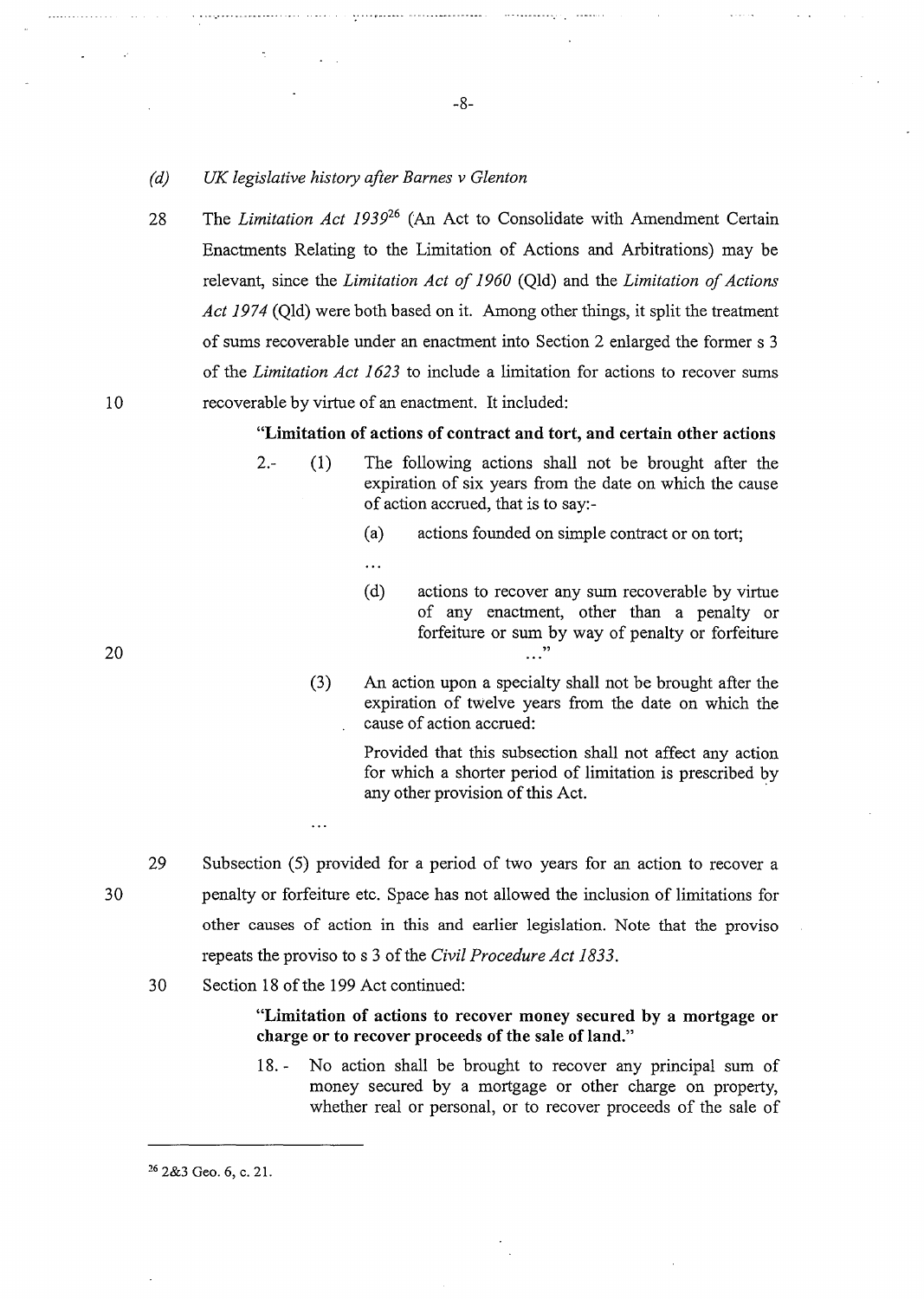land, after the expiration of twelve years from the date when the right to receive the money accrued.

 $\sim$  .

31 The *Limitation Act 1980<sup>27</sup>* (UK) does not appear to be relevant to any issues arising here, but it may be noted that the corresponding re-enacted sections of the 1939 Act are ss 5 and 20.

#### *(e) Queensland legislative history*

. . . "

10

32 The first relevant Queensland legislation was the *Statute of Frauds and Limitations 186728* (An Act to Consolidate and Amend the Laws relating to Frauds and the Limitation of Actions) (enacted after the UK 1623 and 1833 Acts, but before the UK Act of 1874). Section 16 was sidenoted:-

"The limitation of certain personal actions

21 Jae. le. 16. s. 3."

33 It included:

*"Statute of Limitations.* 

16. ... all actions of debt grounded upon any lending or contract without specialty ... shall be commenced and sued within the time and limitation hereafter expressed and not after that is to say

... the said actions for ... debt ... within six years next after the cause of such actions or suits and not after ... ".

34 Section 18 of the 1867 Act was sidenoted:-

"Money charged upon land ... to be deemed satisfied at the end of 20 years ...

3&4 Wm.IV. c. 27.s. 40."

30

#### 35 It included:

- "18. No action or suit or other proceeding shall be brought to recover any sum of money secured by any mortgage judgment or lien or otherwise charged upon or payable out of any land ... at law or in equity ... , but within twenty years next after a present right to receive the same shall have accrued ...".
- 36 Section 22 was sidenoted:

<sup>27 (1980)</sup> Chapter 58.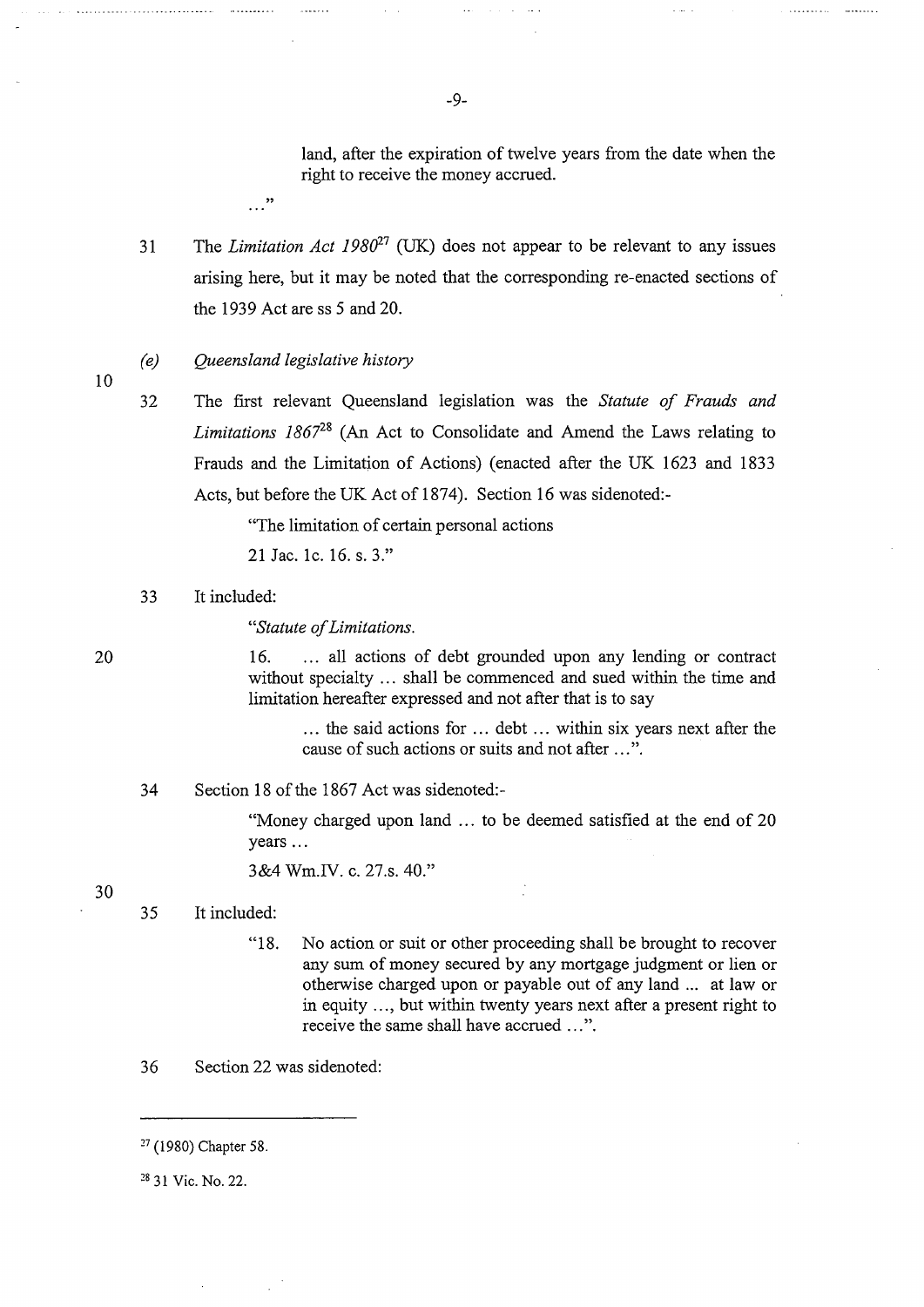"Limitation of certain actions of debt  $\&c$ . Same as 3 and 4 WmIV c. 42 s. 3."

37 It included:

22.

 $\ddotsc$ 

All actions of covenant or debt upon any bond or other specialty and ... and

all actions for penalties damages or sums given to the party grieved by any law now or hereafter in force in this Colony.

shall be commenced and sued within the time and limitation hereinafter expressed but not afterwards, that is to say:

> the said actions of ... debt upon any bond or other specialty ... within twenty years after the cause of such actions.

> the said actions by the party grieved within two years after the cause of such actions and

Provided that nothing herein contained shall extend to any actions given by any Act or statute where the time for bringing such action is or shall be thereby specially limited."

38 Section 9 of the *Limitation Act 1960* (Qld)<sup>29</sup> (an Act to Consolidate with Amendments Certain Enactments Relating to the Limitation of Actions and Arbitrations and for Other Purposes), enacted after the 1939 UK Act, was sidenoted:-

"Actions of contract and tort and certain other actions.

Cf. U.K., 1939, s 2. Cf. N.Z., 1950, s 4. Cf. Vic., 1958, s 5. Cf. 37 Vic., No. 22, ss. 16, 22."

39 It included:

#### *"Limitation of Actions of Contract and Tort, and Certain Other Actions*

- 9.(1.) The following actions shall not be brought after the expiration of six years from the date on which the cause of action accrued, that is to say:-
	- (a) Actions founded on simple contract or on tort;

 $\ddotsc$ 

(d) Actions to recover any sum recoverably by virtue of any enactment, other than a penalty or forfeiture or sum by

 $-10-$ 

20

10

30

29 9 Eliz.II.no.7, 1960.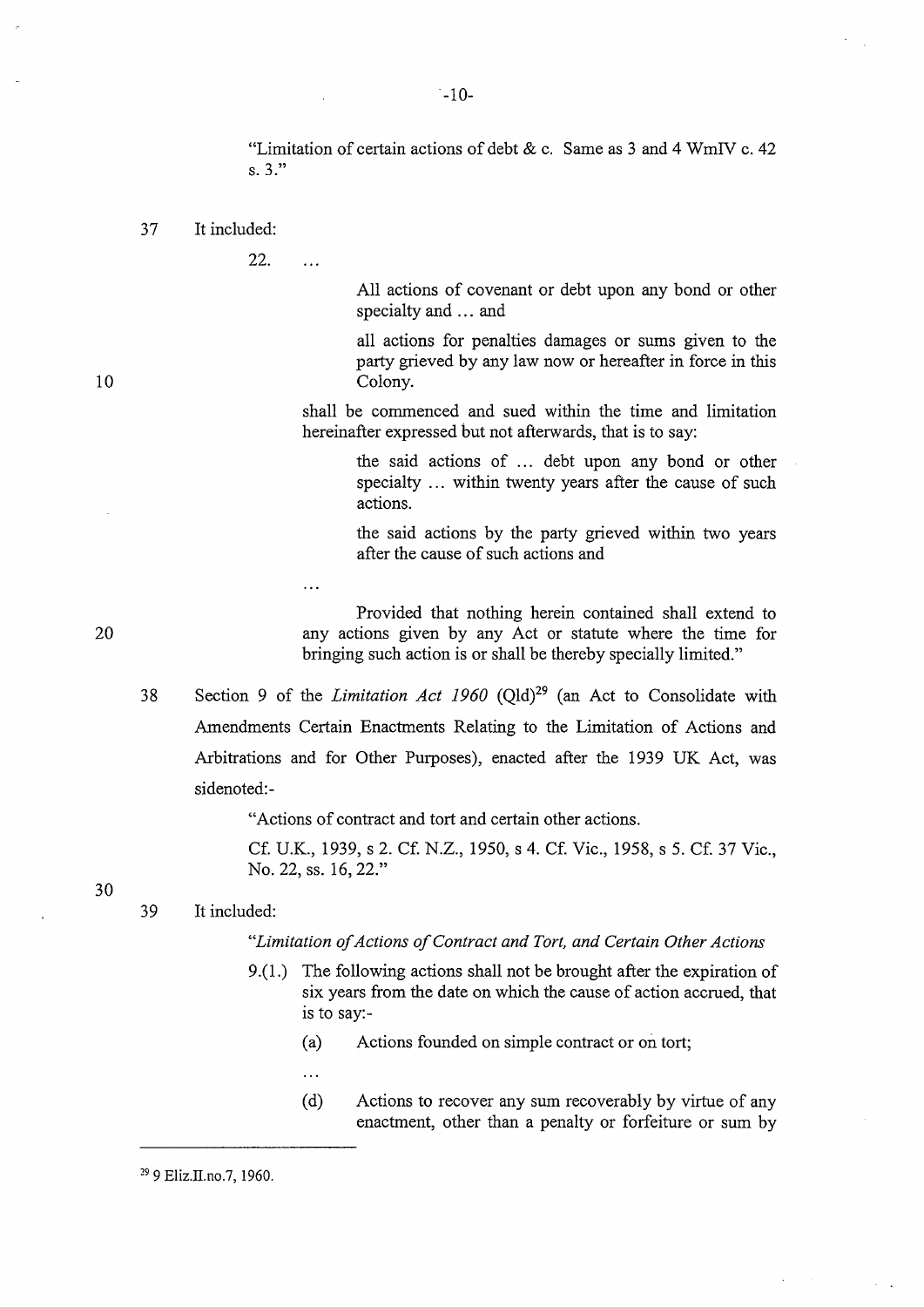#### way of penalty or forfeiture

(3.) An action upon a specialty shall not be brought after the expiration of twelve years from the date on which the cause of action accrued:

Provided that this subsection shall not affect any action for which a shorter period of limitation is prescribed by any other provision of this Act.

البارا فقار فتتفيز

 $\sim$   $\sim$ 

...<sup>"</sup>

40 Section 24 of the 1960 Act was sidenoted:-

 $\dddotsc$ 

"Limitation of actions to recover money secured by a mortgage or charge or to recover proceeds of sale of land.

Cf. U.K. 1939, s 18. Cf. N.Z. 1950, s.20, Cf. Vic. 1958, s 20. Cf. 31 Vic., No. 16, s. 30."

41 It included:

*"Actions to Recover Money Secured by a Mortgage or Charge or to Recover Proceeds of the Sale of Land* 

24.(1.) No action shall be brought to recover any principal sum of money secured by a mortgage or other charge on property, whether real or personal, or to recover proceeds of sale of the land, after the expiration of twelve years from the date when the right to receive the money accrued

42 Sections 10 and 26 of the *Limitation of Actions Act 1974* re-enacted ss 9 and 24 of the 1960 Act without any substantive alteration.

#### 30 *(I) Re-enactment ofjudicially considered legislation*

 $\cdots$  .

43 Parliament may be taken, when it repeats without alteration, or with alterations only in the style used to express an idea, words which have been judicially construed, to have intended the words to bear the meaning already judicially attributed to them.<sup>30</sup>

 $\ldots$  . . . . .

20

10

المتحدث والمتحدث المتعاد

<sup>30</sup>*Re A/can Australia Limited; Ex Parte Federation of Industrial Manufacturing and Engineering Employees* [1994] HCA 34; (1994) 181 CLR 96 at 106-107 (Mason CJ, Brennan, Deane, Dawson, Toohey, Gaudron and McHugh JJ); *Electrolux Home Products Pty Limited v Australian Workers' Union*  [2004] HCA 40; (2004) 221 CLR 309 at [7]-[8] (Gleeson CJ), [81] (McHugh J) and [161][162] (Gummow, Hayne and Heydon JJ); *Baini v The Queen* [2012] HCA 59; (2012) 246 CLR 469 at [43] (Gageler J). See also *WorkPac Pty Ltd v Skene* [2018] FCAFC 131 at [108]-[109] (Tracey, Bromberg and Rangiah JJ). See also Pearce and Geddes *Statutory Interpretation in Australia,* 8th ed., paras 3.43 - 3.50.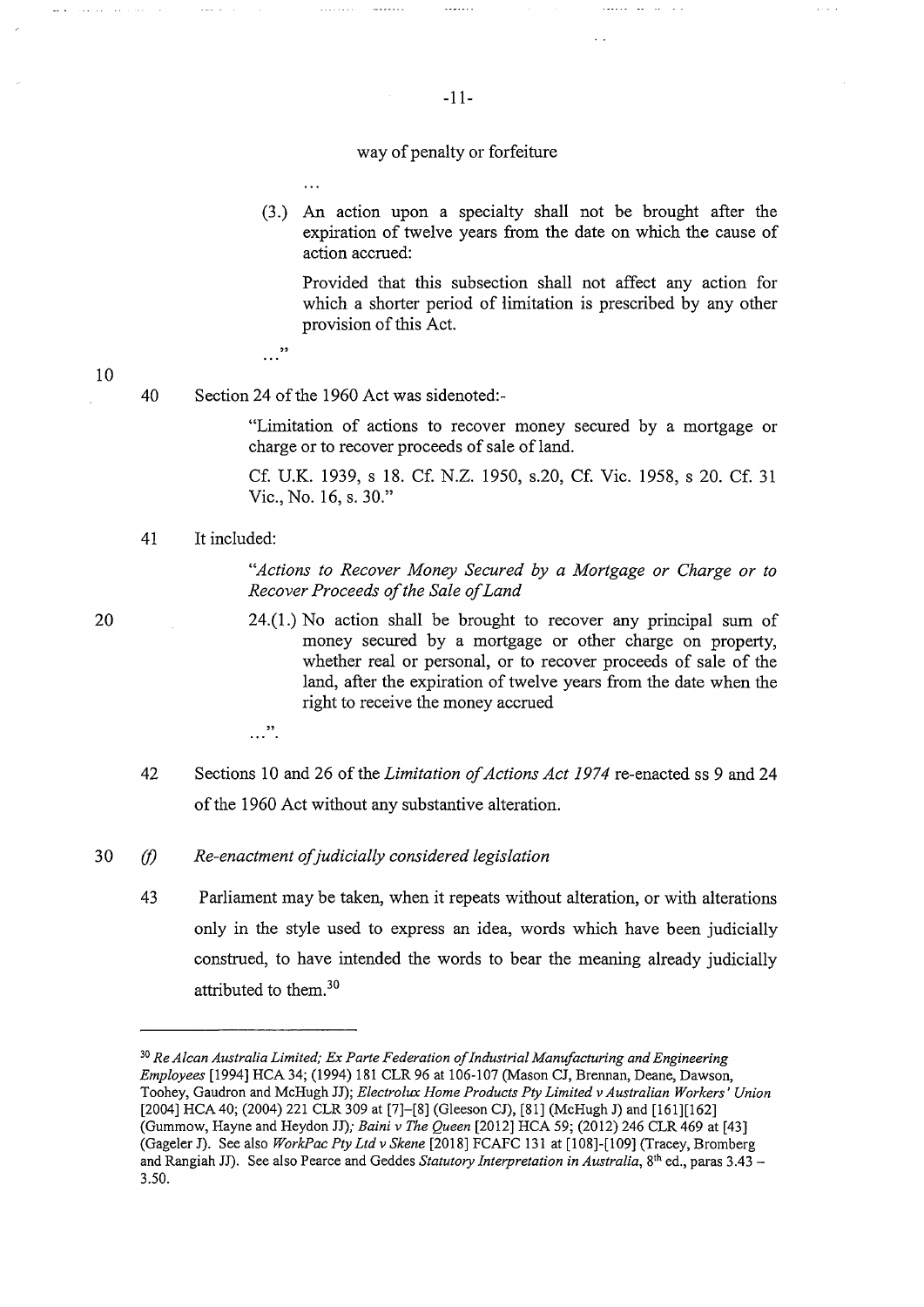44 As it was put in *Equuscorp*<sup>31</sup> it is to be presumed that in enacting the current provisions the legislature was aware of and had adopted the interpretation in *Barnes v Glenton.* In particular, as the High Court said in *Bitumen and Oil Refineries (Aust) Ltd v Commissioner for Government Transport<sup>32</sup> :* 

> "The provision under consideration [ contribution between joint tortfeasors] has been transcribed from the English Statute in a number of jurisdictions and it is highly convenient that it should be given the meaning and application which it has received in England."

#### 10 *(g) Texts*

- 45 It is submitted that the text books which one may infer that the drafter of legislation would likely have consulted find no difficulty in the application of *Barnes v Glenton.*
- 46 Thus, one may infer that the drafter of the 1939 UK Act was familiar with the following in Volume XX of *Halsbury* 's *Laws of England* (2nd ed)33 :
	- **"838.** The personal remedy on a simple contract debt charged on land is still governed by the *Limitation Act, 1623,* and the period of limitation is six years from the accrual of the cause of action, but the remedy against the land is governed by the *Real Property*  Limitation Act, 1874, and the period of limitation is twelve years."
- 47 And that the drafter of the 1960 Queensland Act would have been familiar with the following in the third edition of *Halsbury* (1958) Volume 2434:

"510. General period of limitation relating to mortgages. ...

It seems that the twelve-year period of limitation under the foregoing enactment does not extend to the personal remedy in simple contract, as distinct from any remedy to enforce the charge, where payment of a simple contract debt is secured on property without any document under seal; in the ordinary case of a charge by deed no such question can normally arise as the periods of limitation on the contract and on the security are both twelve-year periods."

20

 $31$  at 856[11], referred to by Dalton J, see Core Appeal Book at 61, [77].

<sup>32 (1955) 92</sup> CLR 200, 211.

<sup>33</sup> Footnotes omitted, but citing, *inter alia, Barnes v Glenton.* 

<sup>34</sup> Footnotes similarly omitted, but referring, *inter alia,* to *Barnes v Glenton.*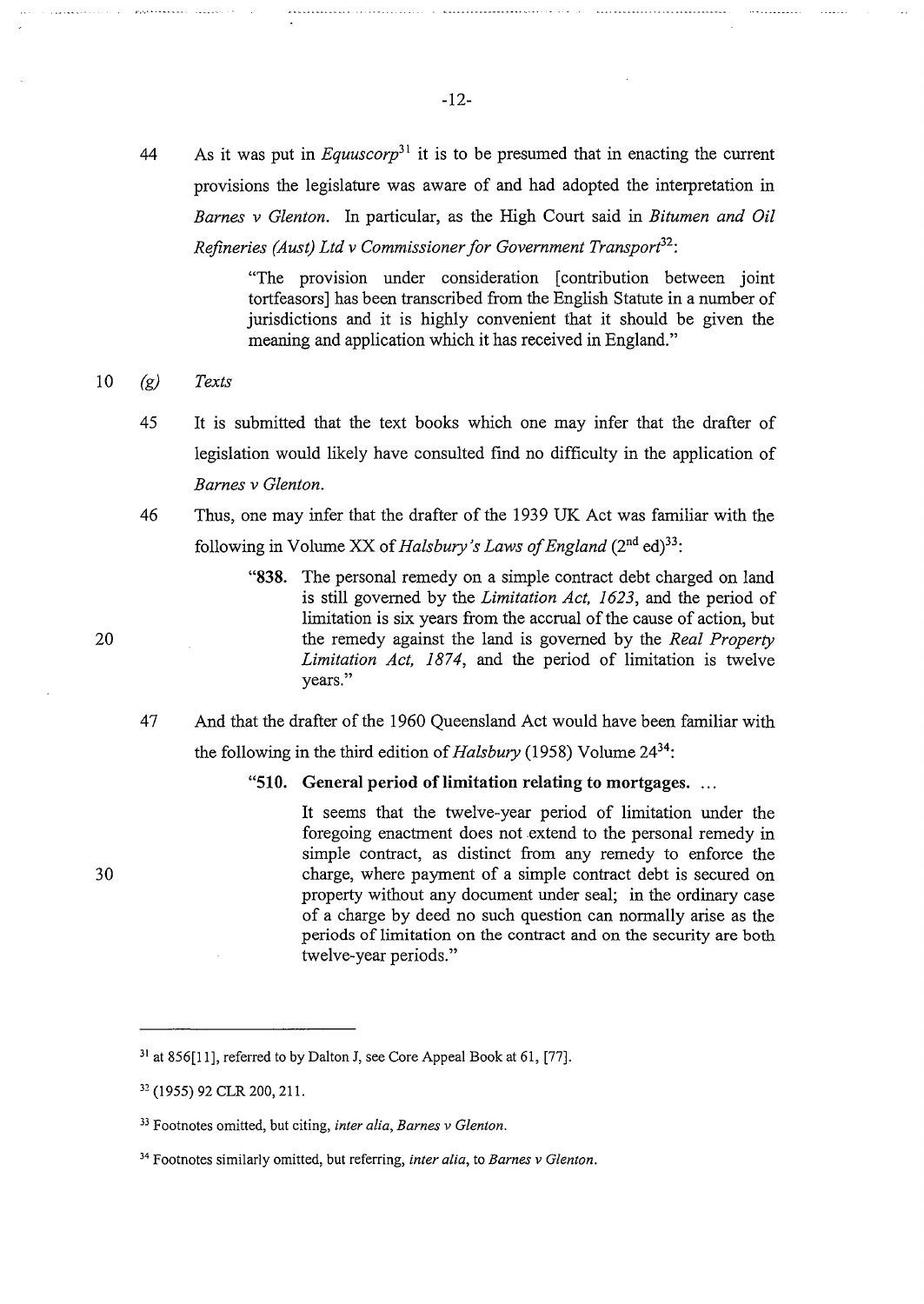48 Similarly, in Franks *Limitation of Actions* (1959) we find<sup>35</sup>:

#### **"PRINCIPAL SUMS SECURED ON PROPERTY**

The 1939 Act designates a separate category of actions to recover any principal sum of money secured by a mortgage or other charge on the property whether real or personal. ...

#### **PROMISE TO PAY**

In many cases the mortgagor or chargor expressly undertakes to pay, and such undertaking will often be by convenant. An action on such a covenant would fall both within the present category and within that comprising actions upon specialties; but the overlap causes no serious conflicts since the limitation period in both cases is twelve years. Where, however, the undertaking to pay is not under seal, being a simple contractual obligation (for which the limitation period is six years only), the position seems to be that though the action on the contract will be barred after that period, the mortgagee or chargee will have twelve years to pursue his other remedies."

49 The footnote at the end of that passage includes:

> *"e.g.,* appointing a receiver, sale by the court. (Distinguish foreclosure and taking possession, which need actions to recover land  $-$  though the period is also generally twelve years)."

50 As for the 1974 Queensland Act, the second (1973) edition of Sykes *The Law of Securities*<sup>36</sup> included<sup>37</sup>:

> *"Mortgages not under seal.* Where the debt arises out of simple contract, i{ has been held in England that the period of limitation is that provided by the *Statute of Limitations* of 1623, even though the debt is also charged on land. The court points out that s. 40 of the Act of 1833 merely says that no action to recover a sum of money charged on land shall be brought after 20 years and that it does not affect a provision that an action must be brought within six years."<sup>38</sup>

51 Turning to current texts, Fisher and Lightwood's *Law of Mortgage* (3rd Australian edition, 2014) includes, after a discussion of the English legislation

36 2nd ed., 1973.

20

30

10

<sup>35</sup>Pages 162-164 (footnotes omitted, but referring, *inter alia,* to *Barnes v Glenton).* 

<sup>37</sup> Pages 763-764 (footnotes omitted).

<sup>&</sup>lt;sup>38</sup> The author, however, goes on to say that there could be some uncertainty in the case of an acknowledgement (now dealt with separately bys 37), and also appears to see some conflict between *Barnes v Glenton* and *National Bank of Tasmania Ltd (In liq) v McKenzie* [1920] VLR 411 (an acknowledgement case) notwithstanding that Cussen J at p 420 (with whom Schutt and Mann JJ agreed) referred to both *Sutton v Sutton* and *Barnes v Glenton* without adverse comment.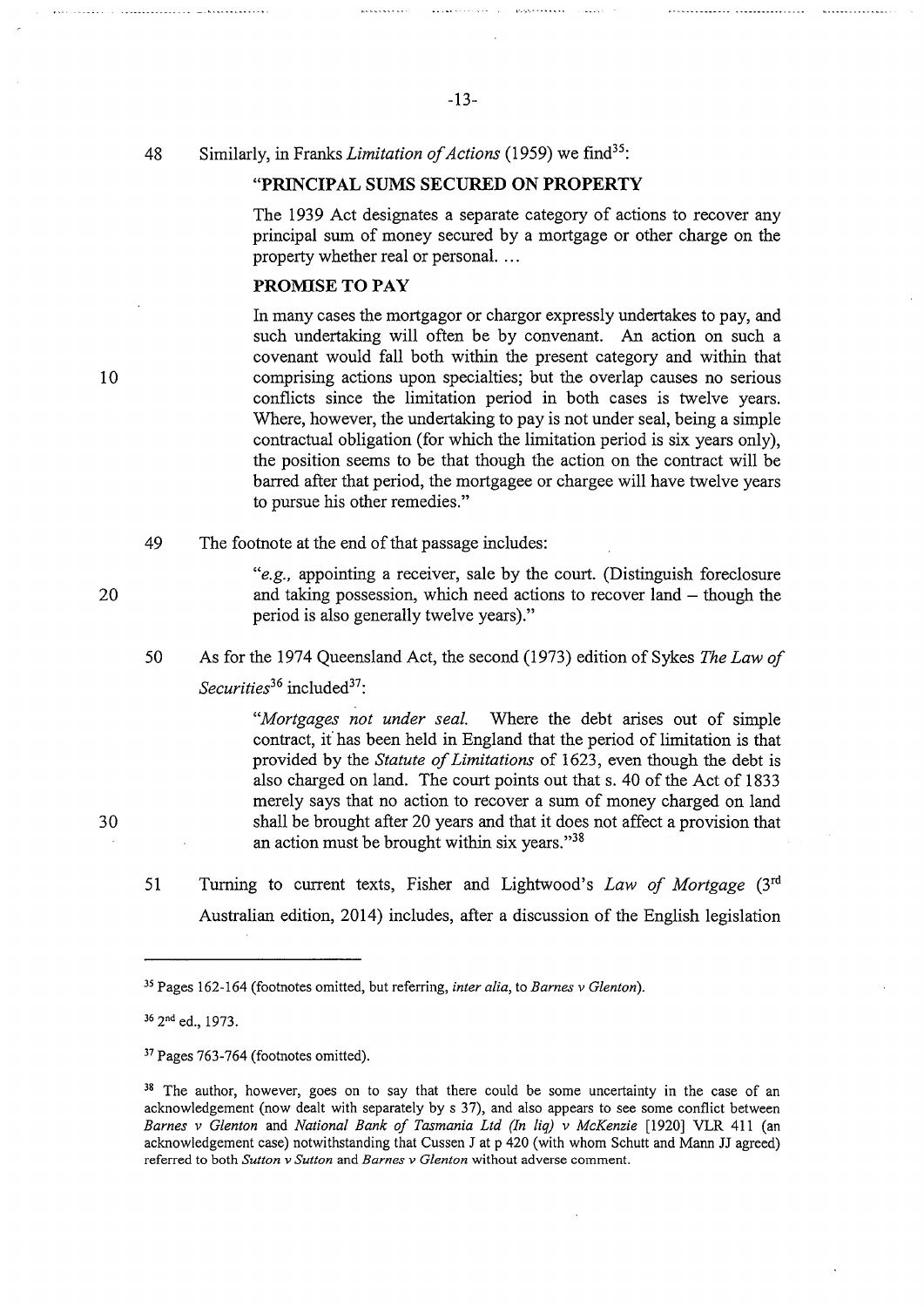and its adoption in various Australian States, including Oueensland<sup>39</sup>:

"Victoria, Queensland and Tasmania have legislation based on the English *Limitation Act 1939* ... and the statutory provisions in those States likewise prescribe a period of limitation of six years for the bringing of an action 'founded on simple contract' ... . Even though the debt may be charged on land, if it is a simple contract debt, the period of limitation will be six years as provided by these Acts: *Barnes v Glenton*  [1899] 1 QB 885."

- 10 52 The authors then go on to provide a detailed consideration of the specific provisions of each State relevant to the law of mortgages.
	- 53 Finally, Dal Pont *Law of Limitation* (2016) includes<sup>40</sup>:

### *"Overlap with limitation provision applicable to 'actions founded on simple contract'?*

- **9.11** There can arise the question of whether, and if so the extent to which [the limitation provision relating to mortgages] overlaps with the general limitation provision applicable to 'actions founded on simple contract'. The issue arises because a mortgage is, after all, a contract, and a shorter (six year) limitation period applies in contract. The provisions can, it has been held, operate in combination."
- 54 The author goes on to discuss that decision at some length and concludes<sup>41</sup>:

"There is accordingly no assumption that, where both provisions could operate, one could knock out the other."

- *(h) The Respondent's false analogy with two causes of action*
- 55 The present case, where there is but one cause of action, bears no analogy with cases founded upon both contract and tort, where there are clearly two causes of action. A time limit for bringing an action for breach of contract says nothing of when one may bring an action founded on a tort, and vice versa. And in any event, in many cases where both such causes of action arise, they arise at different times. In the present case, the Appellant had only one cause of action.
	- 56 Section 26(1) is not concerned to identify a different cause of action but, rather, it identifies an additional feature of a cause of action. So the Appellant's analogy with cases such as those in both contract and tort a false analogy. For

41 At p 209.

20

. . . . . . . . . . .

<sup>39</sup> Para 16.17 at p 434.

<sup>40</sup> At p 208 (footnotes omitted, but citing, *inter alia, Barnes v Glenton* ).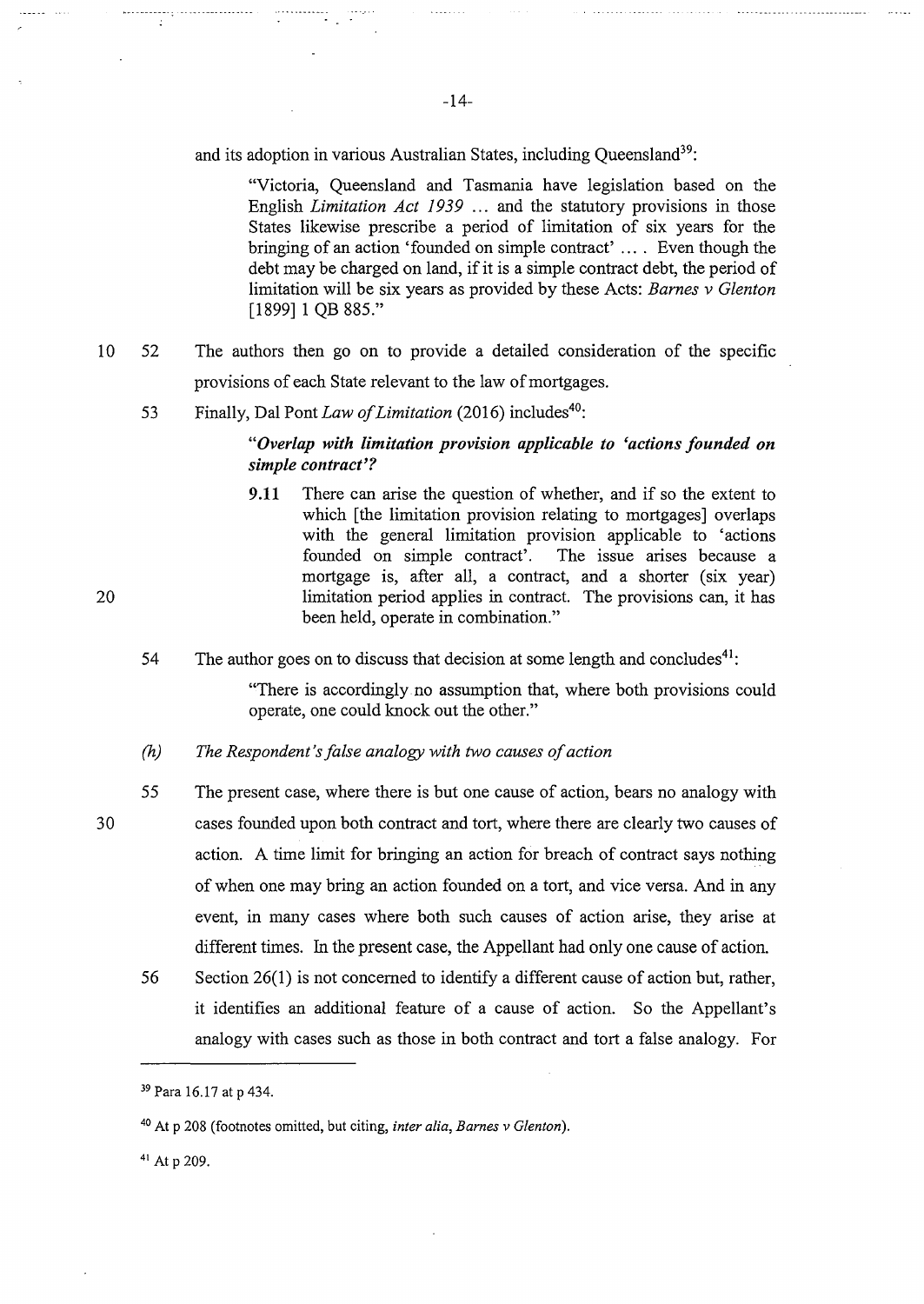that reason, the decision of this Court in *Williams v Milotin*<sup>42</sup> (a personal injuries case where the cause of action could either be an action on the case or for trespass) is distinguishable, as are the other tort cases referred to by the Appellant, including *Slaveska v State of Victoria, 43 Zhang v State of New South Wales44* and *Chesworth v Farrar.<sup>45</sup>*

57

Though a different terminology is used in the provisions, namely "cause of action" in s 10 and "right to receive the money" in s  $26(1)$ , the Appellant gives no example of where the two would be different.

58 It may be that the different terminology is because it might be argued that in some cases the cause of action was complete before the right to payment arose (a present claim to a future payment of money), or to avoid argument about whether equitable claims fall within the expression "cause of action" which was used in s 10, whereas the right to receive a sum of money is used in s 26. That explanation may be assisted by s  $10(6)(b)$ , which provides that s 10 does not apply to a claim for specific performance of a contract or for an injunction or other equitable relief except where the limitation periods are provided by analogy, which suggests that s 26 may have been framed as a catch-all for cases that are not caught by the specific provisions.

- 59 The Appellant does not contend that *Sutton* v Sutton<sup>46</sup> and *Barnes v Glenton*<sup>47</sup> were wrongly decided, yet it attempts to overturn the accepted construction of the provisions supported by those decisions.<sup>48</sup>
- 60 The authorities relied on by the Appellant, including *Bristol and West Pie v Bartlett*<sup>49</sup>*("Bartlett's case")* and *Wilkinson v West Bromwich Building*

48 See Dai Pont *Law of Limitation,* LexisNexis Butterworths Australia, 2016 at para 9.11 pp 208-209.

49 [2002] EWCA Civ 1181; [2003] 1 WLR 284.

20

10

. . . . . . . . . . . .

<sup>42 (1957) 97</sup> CLR 465.

<sup>43 (2015) 49</sup> VR 131.

<sup>44 [2012]</sup> NSWSC 606.

<sup>45 [1966] 1</sup> QB 406.

<sup>46 (1882) 22</sup> Ch D 511.

<sup>47 [1899] 1</sup> QB 885.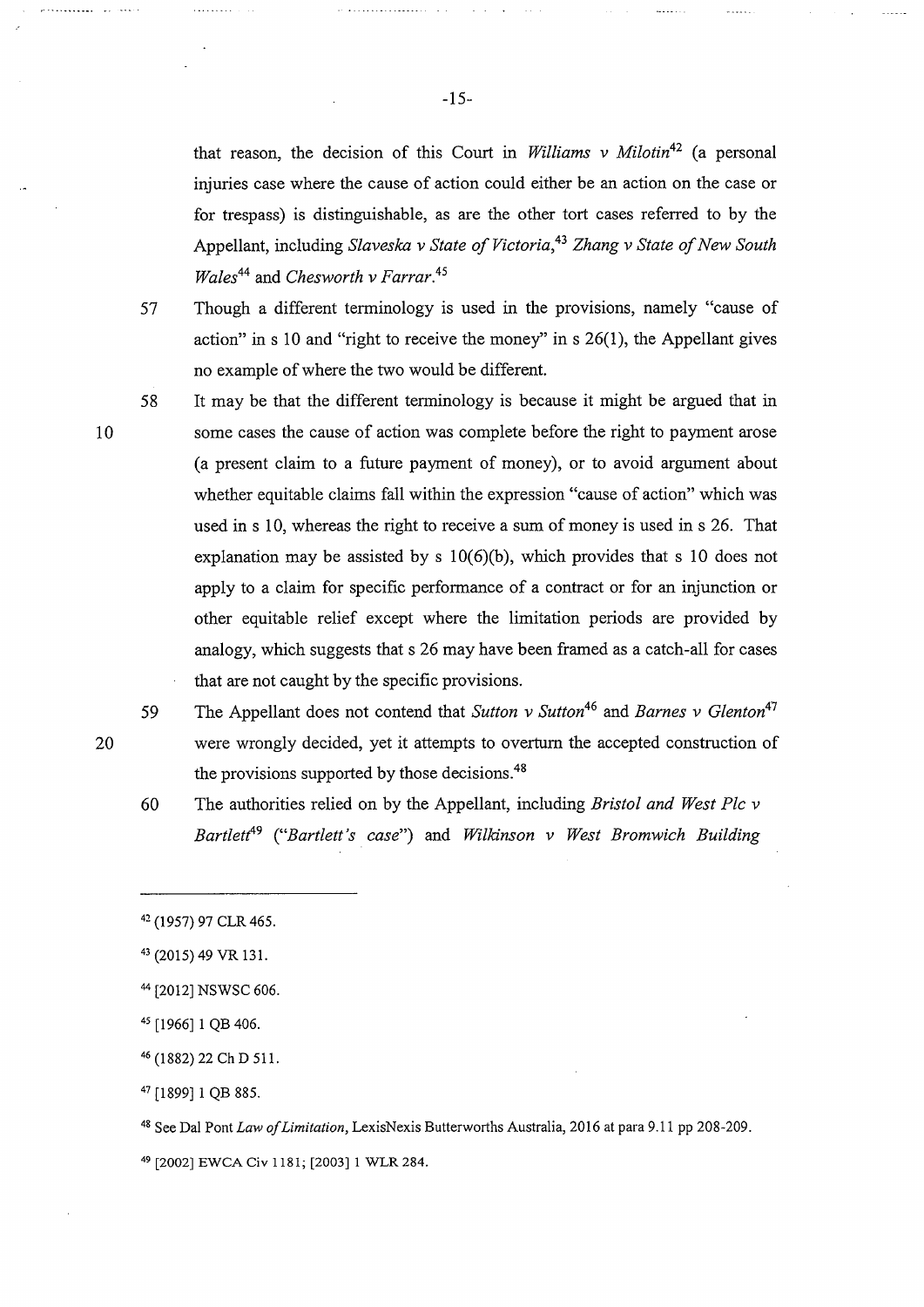*Society50 ("Wilkinson")* which endorsed the Court of Appeal's approach in *Bartlett's case,* do not assist the Appellant for the following reasons:

- (a) those authorities concerned mortgages, which are expressly covered by  $s \; 26(1)$ ;
- (b) the courts did not say that one provision applied to the exclusion of the other;
- ( c) to the contrary, in *Bartlett's case* the Court of Appeal merely said that the "the specific limitation provisions relating to mortgages **take precedence** over the general provisions relating to specialties"<sup>51</sup> ( emphasis added);
- (d) in any event, the approach to statutory constructed relied on is contrary to that now prescribed by the High Court; and
- (e) *Bartlett's case* was a case in which it made no difference which provision applied as far as the principal amount of the loan was concerned, $52$  so that the observations relied on by the Appellant described by the House of Lords at [27] as being "academic", were obiter.
- 61 The Court of Appeal in *Wilkinson*<sup>53</sup> treated both limitation periods there as concurrently applicable. It is submitted that the approach taken was correct both by the literal wording of the Act, which nowhere states that the application of one section precludes the application of another, and by considering the historical origins of the two provisions, as explained by Collins LJ and Romer LJ in *Barnes v Glenton.*
- *(i) Douglas Morris Investments*
- 62 It is submitted that the alternative approach of Fraser JA adopted by the Appellant is not correct, the Appellant relies on *Australia and New Zealand*

10

<sup>50 [2005]</sup> UKHL 44; [2005] 1 WLR 2303.

<sup>51</sup> At WLR 296 [27]. 52 At WLR 296 [27].

<sup>53</sup> At [50].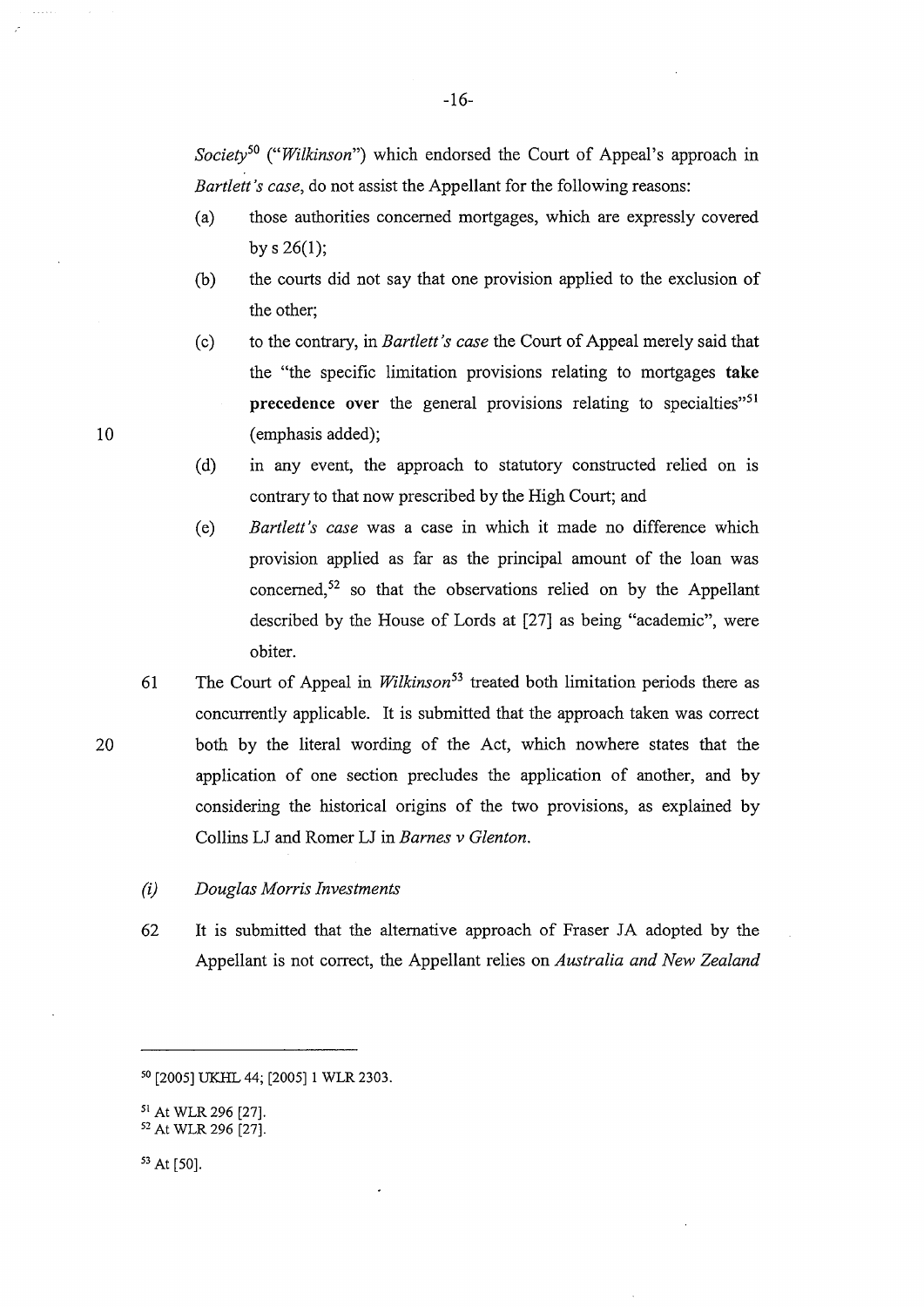### *Banking Group Limited v Douglas Morris Investments Pty Ltd54 ("Douglas*

*Morris*") in which McPherson J said<sup>55</sup>:

"Both s  $10(3)$  and s  $26(1)$  do, in any event, prescribe a twelve year period, but the latter is the specific and therefore governing provision. Cf. *Barnes v Glenton* [1898] 2 QB 223."

63 But even though his Honour cites the decision of the Court of Appeal in *Barnes v* Glenton<sup>56</sup> elsewhere in his judgment<sup>57</sup>, he has referred here to the judgment at first instance, reversed in the Court of Appeal. In any event, his Honour (McPherson J) continued<sup>58</sup> (our underlining):

> "It has its source in s 40 of the *Real Property Limitation Act 1833;* 3 & 4 Will IV, c. 27, later re-enacted in England in the *Real Property Limitation Act of 1874.* As such it was, in *Sutton v Sutton* (1882) 22 Ch.D. 511, held to apply to an action on the personal covenant in a mortgage of land. Section 26(1) of the *Queensland Act of 1974* is in substantially the same terms as the provision considered in *Sutton v Sutton* except that it and s 40 of the original *Act of 1833* were confined to charges on land. Section 26(1) of the *Act of 1974* now extends to a charge on any property 'whether real or personal'. It therefore includes within its terms an action brought to recover the principal sum of money secured on shares by a charge like that created by the scrip lien in the present case."

- 64 Thus his Honour's starting point was the history, rather than the actual text, of the current provision, which directly conflicts with the Appellant's position stated in ground 2(b) of the notice of appeal.
- 65 Dalton J (with whom Philippides JA agreed) (relating to an action or a specialty) rightly noted that in *Douglas Morris,* regardless of whether ss 10(3) or 26(1) applied, the limitation period was 12 years. So the result of the case did not turn on this point, so the comment was *obiter*. Further, it was unlikely that there had been any detailed argument about the matter.<sup>59</sup>

-17-

20

10

<sup>54 [1992] 1</sup> Qd R 478.

*<sup>55</sup>*At 482-3.

<sup>56 [1899] 1</sup> QB 885.

<sup>57</sup> At 493.

<sup>58</sup> At 483.

<sup>59</sup> Core Appeal Book at 68 [l 09]-[110].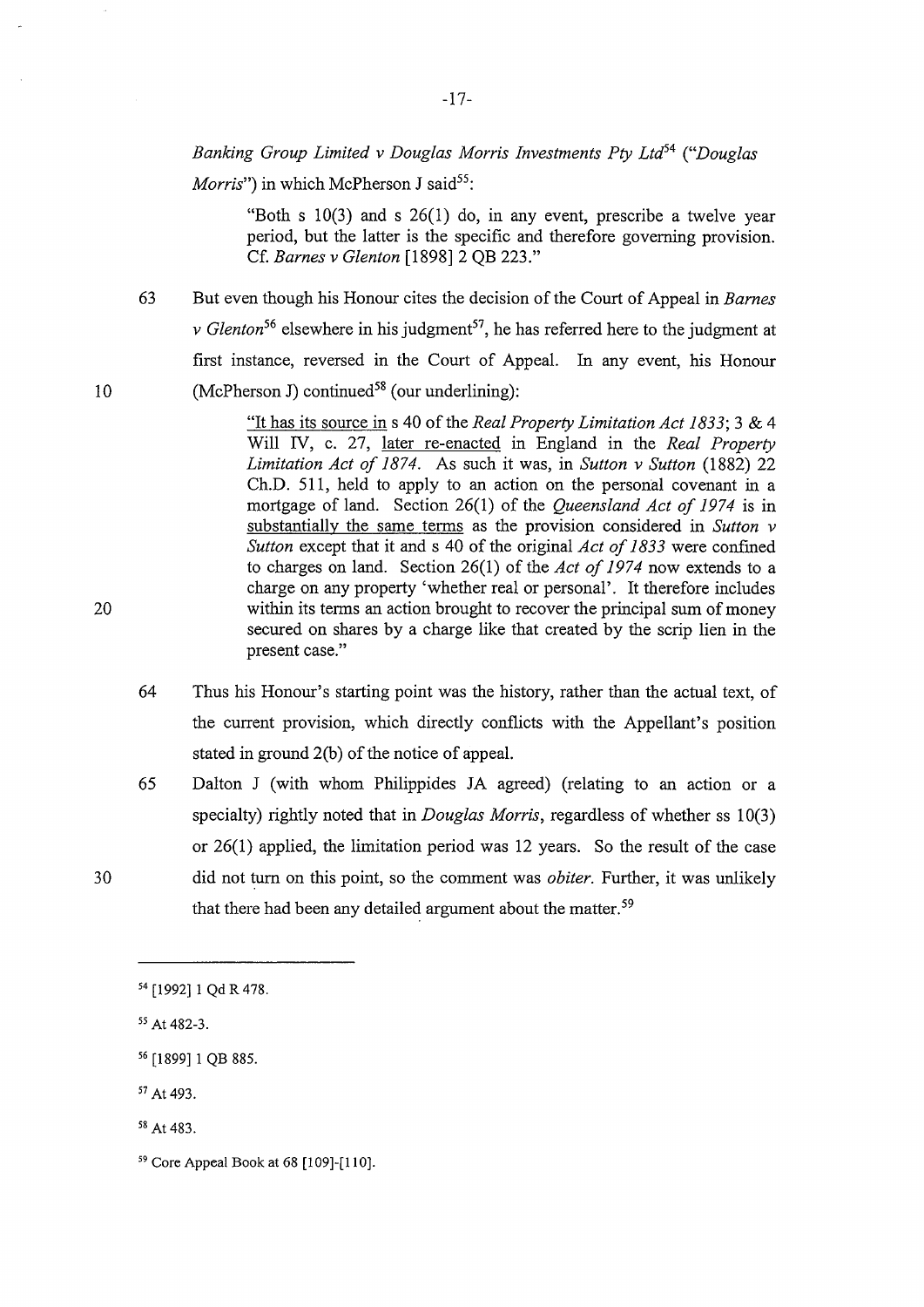. . . . . . . . . . . . . . . .

 $\mathbf{L}$  . The set of  $\mathbf{L}$ 

- 66 Her Honour also said that she had not found any case deciding the question of whether it is ss 10 or 26 (or their analogues in other jurisdictions) which applies when action is taken to recover a sum owing by virtue. of a statute in circumstances where that sum is secured by a charge on real property.<sup>60</sup> Nor has the Appellant.
- 
- 67 McPherson J framed the test as choosing the more specific, but it is submitted that that is not an accepted test of statutory interpretation; rather, the case is one first has to establish that the two provisions are inconsistent.<sup>61</sup> It is only when that happens that one makes a choice between which is the more specific and which is the less specific. In any event, McPherson J was considering s 10(3). We are concerned here with s  $10(1)$ , and in particular, s  $10(1)(d)$ .
	- 68 As the majority below concluded, ss  $10(1)(d)$  and  $26(1)$  do not deal with the same subject matter, so it was wrong to say that s  $10(1)(d)$  is general whilst s 26(1) is specific. Even if one adopted McPherson J's approach, it is submitted that a provision providing for a 12-year limitation for actions to recover a principal sum of money secured by a mortgage or other charge is less specific than a provision providing for a 6-year limitation for actions to recover a sum recoverable by virtue of an enactment. It is respectfully submitted that at worst for the Respondent Dalton J was correct in saying that one simply cannot tell which is the more specific.
	- 69 Thus, if it is ultimately held that it is proper to depart from the literal meaning of the provisions of the statute by treating the more specific of two provisions partly covering the same ground as excluding the less specific, it is submitted that at worst for the Respondent this Court would be in the same position as Dalton J<sup>62</sup> (with whom Philippides JA agreed) of simply not knowing.
	- (j) *Section 1 O(l)(d) is the more specific provision*
	- 70 Alternatively, it is submitted that s  $10(1)(d)$  is more specific than s 26(1), the former being applicable to a sum recoverable by virtue of an enactment. There

10

 $\bar{\omega}$  .

. . . . . . . . . . .

20

<sup>6</sup> ° Core Appeal Book at 59-60 (74].

<sup>61</sup>*Purcell v Electricity Commission ofNSW(l985)* 60 ALR 652, 6571. 40; (1985) 59 ALJR 689,692 col. lFG.

<sup>62</sup> Core Appeal Book at 70 [117].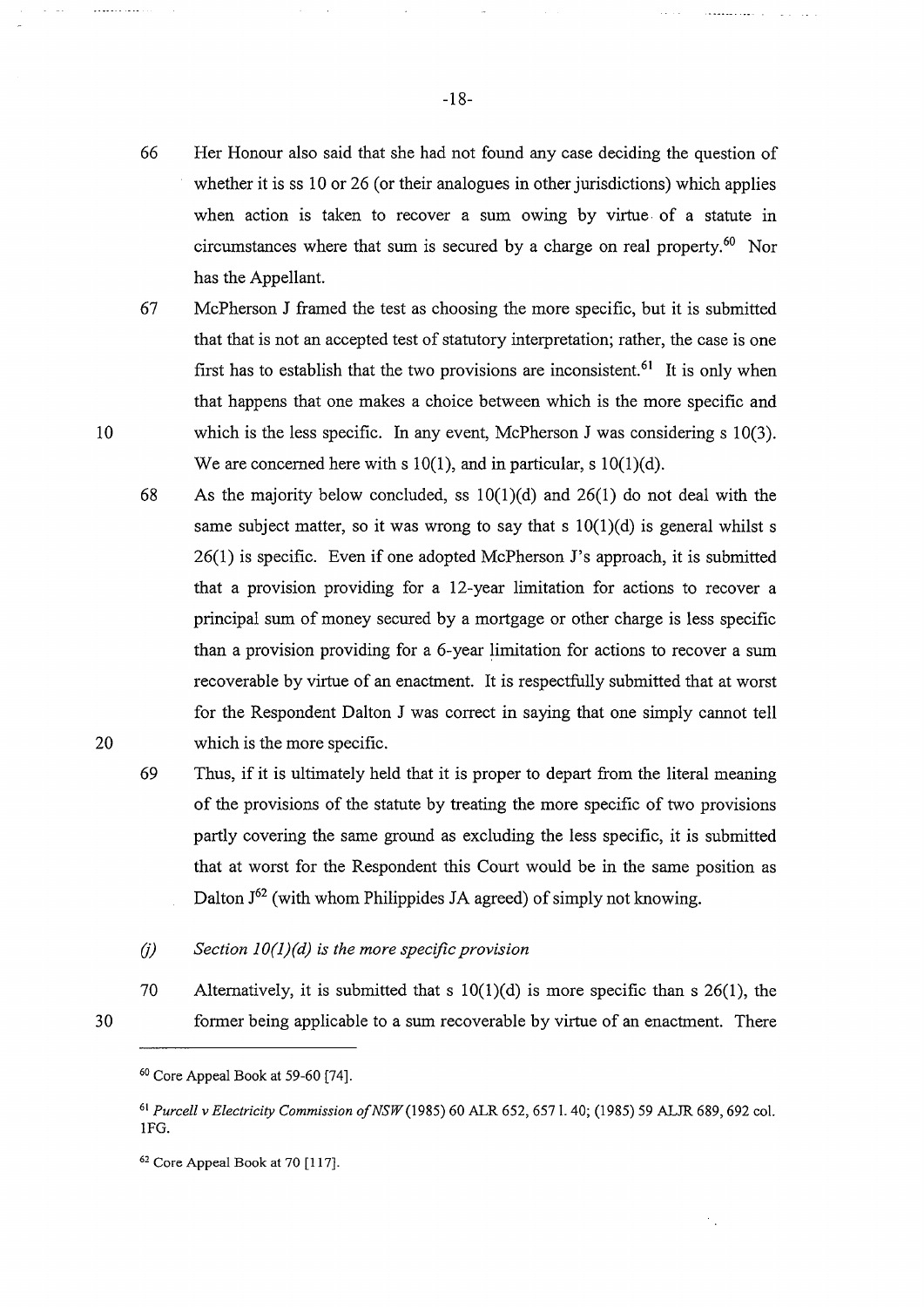is some authority supporting this view. For instance, in *Proctor v Jetway Aviation Pty Ltd,63* Cross J considered s 14(1)(d) of the *Limitation Act 1969*  (NSW) (the equivalent of s  $10(1)(d)$ ) and said that:-

"... I am of the view that  $s.14(1)(d)$  was intended to refer to cases such as a local council suing for a specific sum of money recoverable under a relevant statute..."

- 71 In *Dennerley v Preswich Urban District Council*,<sup>64</sup> referred to by Dalton J<sup>65</sup>, Slesser  $LI^{66}$  came to the conclusion that the amount owed by a ratepayer under statute was a simple contract debt and not a sum of money charged on or payable out of land, preferring the 6-year limitation period over the 12-year limitation period.
- 72 Likewise, s lO(l)(d) is capable of covering claims under charges created by statute in respect of unsatisfied liabilities.<sup>67</sup>
- *(k) Conclusion*
- 73 There is no error or inconsistency in the reasoning of the majority as alleged by the Appellant, in particular:-
	- (a) the criticism made by the Appellant at paragraph 51 of its submissions is misconceived; there is nothing incoherent or non-coherent about the reasoning identified; if one looks at it in terms of Venn diagrams, one has intersecting circles; there are cases that fall within one that may be cases that fall within the other provision, and cases that fall within both. If they fall within both they are not taken out of the former; they fall within both;
	- (b) the criticism made by the Appellant at paragraph 52 of its submissions is similarly misconceived. The majority was referring to "any action"

20

<sup>63 [1982] 2</sup> NSWLR 264 at 276 (overturned on appeal in [1984] 1 NSWLR 166 but not on this point of law).

<sup>64 [1930] 1</sup> KB 334.

<sup>65</sup> Core Appeal Book at 64-65 [92]-[93].

<sup>66</sup> At pp 350-351.

<sup>67</sup>*Ceric v CE Heath Underwriting & Insurance (Aust) Pty Ltd* (1994) 4 NTLR 135 (a case in which the relevant provision of the *Law Reform (Miscellaneous Provisions) Act 1992* (NT) created a "notional" charge).